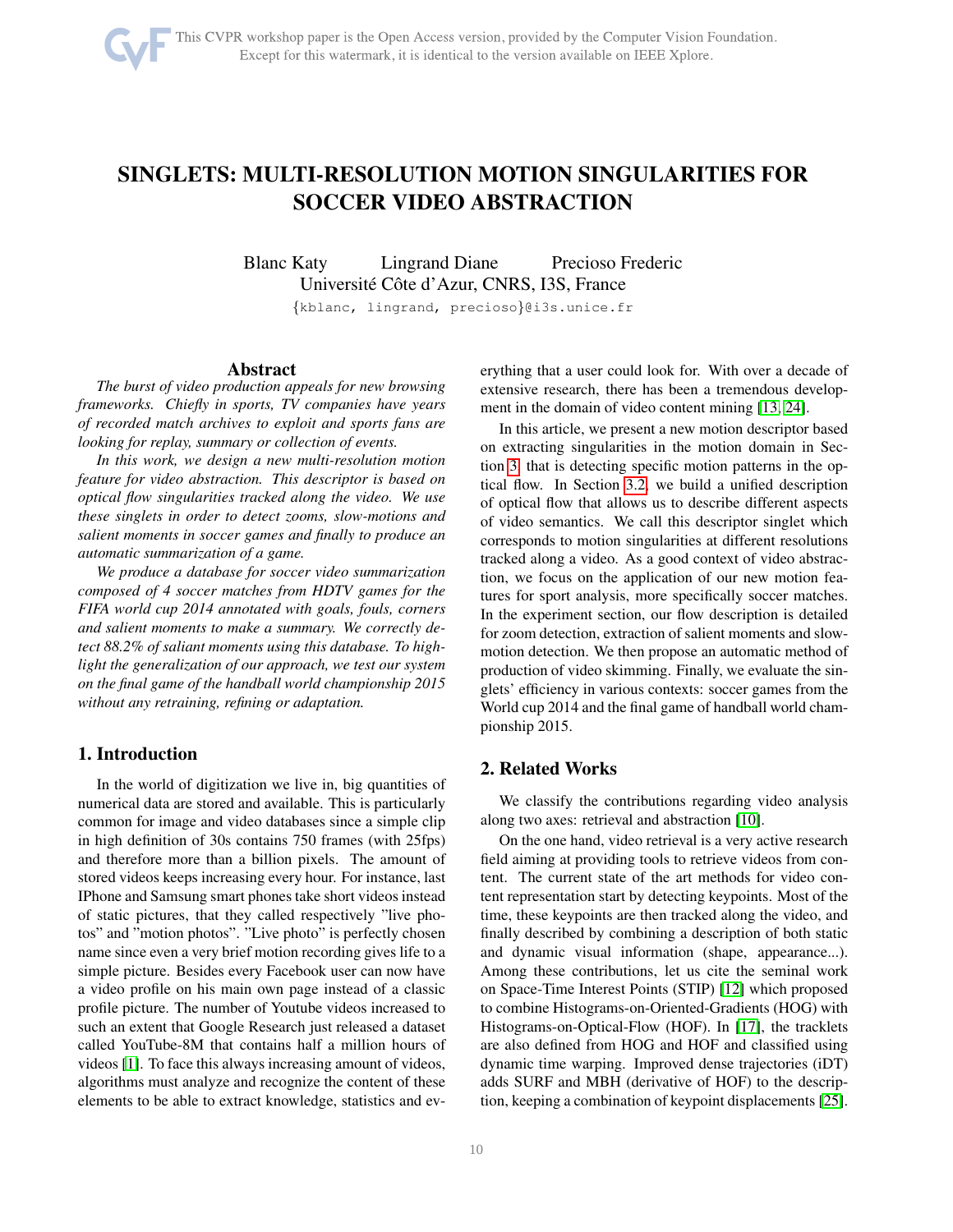However all these standard motion descriptors usually do not hold complex motion information. Recently, deep learning convolution networks for video description, such as the C3D network [\[22\]](#page-8-7), have been considered, but for now they only achieves complementary results compared to iDT.

Abstraction consists in segmenting the video stream into consistent content units and generating a brief overview of the video from these units. Truong *et al.* [\[23\]](#page-8-8) lists and compares techniques providing video abstraction by distinguishing video summarization, made of static video keyframes, from video skimming, made of dynamic video shots. Four types of video are much analyzed: meetings, movies, broadcast news and sports [\[28\]](#page-9-0). The growing mass of available video data is well illustrated in the sports domain: TV channels have broadcast matches in soccer competitions for years. Nowadays, the amount of sport broadcast has drastically increased with the legalization of sports betting. The algorithms to enhance these broadcasts are eagerly awaited and related research works have emerged.

In video abstraction and in particular in soccer video abstraction, people do not use the state of the art representation, iDT, which is made for retrieval and is not suitable for motion abstraction. From a single match, there is already a big amount of information to extract in order to summarize the match: number of passes or goals, players' statistics... For example, by focusing on play-break session can filter video information [\[6\]](#page-8-9). To detect the play-break moments, Xu *et al.* [\[29\]](#page-9-1) used heuristic rules based on view classification (long, medium and close-up views) while Xie *et al.* [\[27\]](#page-8-10) used a stochastic structured model by HMM. Also in a stochastic approach, Leonardi *et al.* [\[14\]](#page-8-11) proposed controlled Markov chains to detect goals.

In general, the first approach in soccer video analysis is to segment shots and extract features. These low-level features are extracted from the frames and are often associated with hand-crafted features, like line marks, ball tracking or the color of the players jersey. Gong *et al.* [\[8\]](#page-8-12) use these features to classify events like shots or corner kicks.

A soccer match is quite long and contains few interesting actions, which is why detecting salient moments is the most active research side in the soccer video domain. Other hand-crafted features like the overall excitement computed from shot length, motion and audio activity are used to characterize game extracts in [\[9\]](#page-8-13). These features are found by building mid-level representation of the shots that can be learned to recognize events: Duan *et al.* [\[4\]](#page-8-14) used shot lengths and texture maps to train a SVM while Wu *et al.* [\[26\]](#page-8-15) used global motion estimation to train a neural network. Sadlier *et al.* [\[19\]](#page-8-16) focused on audio features, and low-level features to train a SVM and they claims their techniques to be generic while only focusing on "field sports" and thus benefiting from knowing the ground color (grass), field line marks and others shared characteristics. Yow *et* *al.* [\[31\]](#page-9-2) built a panoramic representation of a shot and then select important shots using heuristics. Assfalg *et al.* [\[2\]](#page-8-17) and Tabii *et al.* [\[21\]](#page-8-18) used finite state machines, respectively one based on ball motion, players positions and jerseys and the other one based on play field segmentation, shot detection and classification, however this method requires good handmade rules. Ye *et al.* [\[30\]](#page-9-3) chose an incremental learning SVM on a mid-level description containing the features of successive moments like view labels, line mark positions and shot descriptors to select highlights. After using an artificial neural network in order to detect the appearance of logos and score and using Hough and k-means to detect goal mouths, Zawbaa *et al.* [\[32\]](#page-9-4) classified goals, attack and other events with an SVM from the detection of goal mouth position. In recent work, Raventos *et al.* [\[18\]](#page-8-19) ranked shots and their associated keyframe using face and skin detection, whistle detector and user specifications.

All these methods use at best an energy function to measure the motion activity whereas the motion in a soccer game is probably the most important information. We now present our adaptive and generic representation to describe the motion and show how this representation allows us to build a video abstraction.

## <span id="page-1-0"></span>3. Video movement analysis

Our method of motion content analysis is inspired by the work of Kihl *et al.* [\[11\]](#page-8-20) which extracts singularities from motion in the domain of fluid mechanics. A singularity is a vanishing point akin to root for polynomials. It can be seen like keypoints in optical flow. Optical flows are projected to polynomial bivariable function space to detect these vanishing points from their polynomial approximations. Starting from the definition of these singularities, we design a new local motion video content descriptor.

## 3.1. Polynomial projection of optical flow and singularities

The two horizontal and vertical components of the optical flow U and V at each pixels  $(x_1, x_2)$  are computed using the method of Gunnar Farneback [\[7\]](#page-8-21).  $U$  and  $V$  are projected onto Legendre basis to get the best approximation in the polynomial optical flow space. Then they are expressed in a canonical basis.

<span id="page-1-1"></span>
$$
P_U(x,y) = \sum_{k=0}^{K} \sum_{l=0}^{L} u_{k,l} \cdot x^k \cdot y^l; P_V(x,y) = \sum_{k=0}^{K} \sum_{l=0}^{L} v_{k,l} \cdot x^k \cdot y^l
$$
\n(1)

with  $K + L \leq degree$ . Similarly to the work of Kihl *et al.* [\[11\]](#page-8-20), we restrict approximations to degree 1.

$$
\begin{pmatrix} U \\ V \end{pmatrix} \simeq \mathbf{A} \begin{pmatrix} x_1 \\ x_2 \end{pmatrix} + \mathbf{b} = \begin{pmatrix} a_{11}x_1 + a_{12}x_2 + b_1 \\ a_{21}x_1 + a_{22}x_2 + b_2 \end{pmatrix} \quad (2)
$$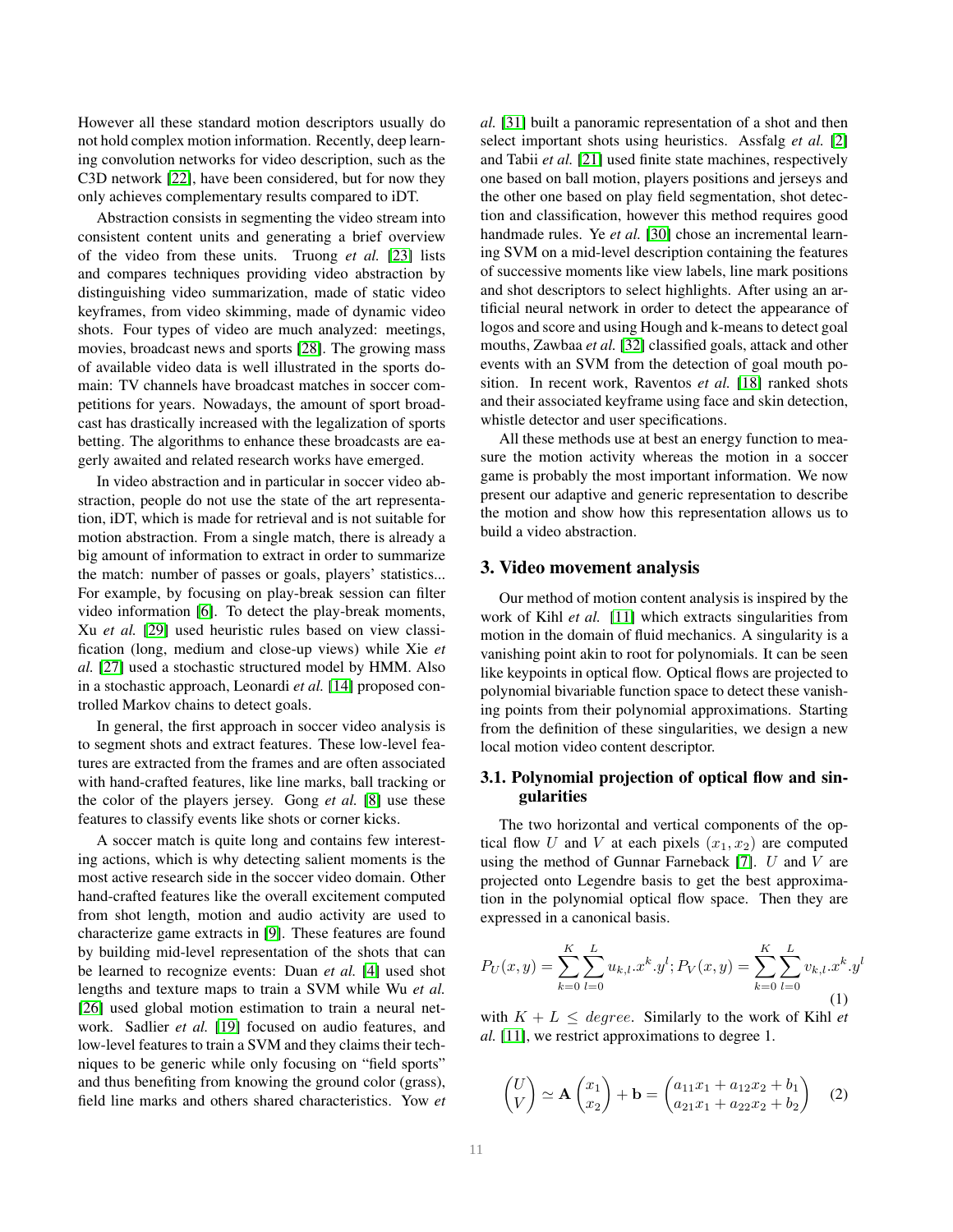Indeed, according to  $A$  and  $b$ , the singularities of the optical flow appears at the position  $(x_1 x_2)^T = -A^{-1}b$ . The type of a singularity depends on  $tr(A)$  and  $\Delta(A)$ .

<span id="page-2-3"></span>
$$
\Delta(\mathbf{A}) = (tr(\mathbf{A}))^2 - 4 \det(\mathbf{A})
$$
 (3)

We present the different configurations in figure [1.](#page-2-1)



<span id="page-2-1"></span>Figure 1. Classification of singularities based on the value of A (illustration from [\[11\]](#page-8-20)).

Singularities are detected using a sliding window at different scales (from  $0.1h$  to  $0.5h$  by steps of  $0.1h$  where h is the smallest dimension of the video, usually the height). This makes the singularity to be multi-resolution compliant. Multiple singularities are detected at different scales at the same position. These multiple singularities have not been merged, as for SIFT features, since they could be of different types or intensity and carry different information.

By definition, a singularity corresponds to vanishing points. Thus no singularity will be detected in a pure translation. A singularity is not detected in situations where A is not invertible. Moreover the highest the determinant is, the more significant singularities are preserved: a threshold on  $det(\mathbf{A})$  permits to filter the noisy singularities and to keep informative ones. No thresholding on  $det(\mathbf{A})$  implies to keep every singularities, even the ones with very small motion which are most probably produced by pixel noise.

Thereafter, we globally or locally extract these singularities, according to what we focus on.

#### <span id="page-2-0"></span>3.2. Spatio-temporal representation

As introduced above, singularities can be tracked along a video to describe a time lapse.

For T frames,  $T - 1$  optical flows are computed. On each of these optical flows, we extract the singularities. In order to build chains of singularities, called *singlets*, they are matched in reverse time. Based on the hypothesis that a singularity has a small displacement between two frames and to reduce computational cost, we match only singularities

in a near neighborhood. Thus, for each singularity  $\sin q_s$  in the optical flow  $f_t$ , the singularity candidates in the optical flow  $f_{t-1}$  are restricted to a near neighborhood  $V(sing_s)$ . Two singularities are considered in the same neighborhood if their sliding windows have a suitable overlap ratio (figure [3.2\)](#page-2-2) as defined directly below:

<span id="page-2-4"></span>
$$
V(sing_s) = \left\{ sing; \frac{area(W(sing) \cap W(sing_s))}{area(W(sing) \cup W(sing_s))} > \alpha \right\}
$$
(4)

where  $W(sing_s)$  is the sliding window of  $sing_s$ .



<span id="page-2-2"></span>Figure 2. Two successive optical flows: Searching a match for the singularity  $s_t^c$  within the singularities in the previous optical flow. Regarding the overlap ratio,  $s_{t-1}^{sp}$  and  $s_{t-1}^{c}$  are candidates while  $s_{t-1}^{sn}$  is not. The match is the closest singularity regarding localization and type:  $s_{t-1}^{sp}$ . Singularity types sp, sn and c respectively correspond to spiral, star node and center.

To match singularities during time, the best candidate within a close neighborhood is selected as the one which minimizes the singularity distance described below:

<span id="page-2-5"></span>
$$
d\left(\begin{pmatrix} \mathbf{A} \\ x \\ y \end{pmatrix}, \begin{pmatrix} \mathbf{A'} \\ x' \\ y' \end{pmatrix}\right) = ||A - A'||_F + \lambda||\begin{pmatrix} x \\ y \end{pmatrix} - \begin{pmatrix} x' \\ y' \end{pmatrix}||_2
$$
 (5)

where  $\lambda$  is a weight balancing the distance between the positions and the similarity between singularity coefficients values. In each affine optical flow  $f_t$ , a singularity  $sing_s$ is described by 6 coefficients, 4 in A and 2 in b, and the distance matching deals with these information.

- Since b contains information about the singularity center location within its windows  $W(sing_s)$ , we convert this center in a pixel position  $(x, y)$ .
- Since A contains information about the singularity type (fig [1\)](#page-2-1), matching the coefficients of  $A$  leads to match singularities of the same type or at least with close vector field aspects.

The entire algorithm to extract singularities and match them as a singlet is described in algorithm [2.](#page-3-0) An example of singlet is presented in figure [3.](#page-3-1)

Collecting singlets along a video and analyzing their shapes, positions or their lengths provide robust description of optical flow within this time lapse. Besides, in the next section, we detail our application of singlets description on soccer videos in order to sum up sport matches.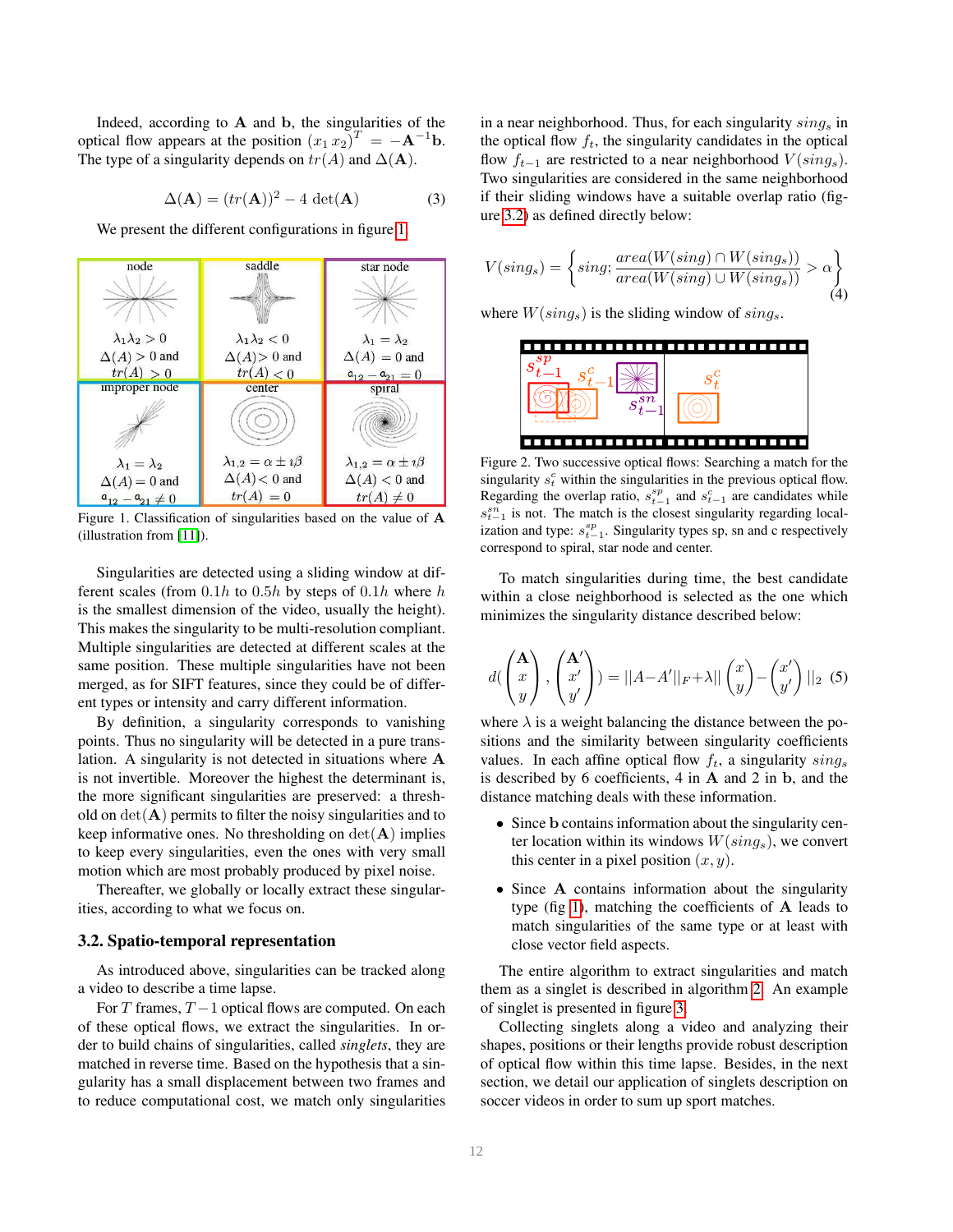#### foreach *frame in the shot* do

```
get the frame f_n;
    if previous frame exists then
        compute the optical flow<sub>n</sub>=(U,V) from f_{n-1}and f_n;
        foreach sliding window do
            crop the optical flow within the window;
            compute the projection of each component
             U and V by doing the scalar product of
             each component with each element P_{i,j}of the Legendre basis;
            change of basis to get A and b;
            detect if there is a singularity and its
             characteristics;
        end
    end
    foreach detected singularity sings in flown do
        foreach singularity of flow<sub>n−1</sub> within V(sing_s)do
            find the one with the best distance between
             their As and the singularities positions;
        end
        if the bestdistance is under 2 then
            if the bestMatch is at the end of a singlets
             then \alpha add sings in this singlets;
            else create a singlets with the both
             singularities.;
            if no match has been found within flow<sub>n</sub>
             then
                search a match in the previous flow
                  until an historic of 5 flows
            end
        end
    end
end
```
<span id="page-3-0"></span>Algorithm 2: Algorithm to extract singlets

# 4. Experiments

## <span id="page-3-5"></span>4.1. Data

Facing the lack of benchmark from TV in the domain of sport video analysis, we have recorded our own videos from HDTV broadcasting. We manually annotated zooms and slow motions from 4 soccer matches of the FIFA World CUP 2014 (Germany vs Portugal, Nigeria vs Argentine, France vs Honduras, Switzerland vs France) and the Qatar Handball World Cup 2015 final. Each video has been scaled to 25 fps.

In order to evaluate our salient moment detection, we have extracted the ground-truth for the 4 selected matches (Germany vs Portugal, Nigeria vs Argentine, France vs Honduras, Switzerland vs France) from lists of salient moments extracted on the official FIFA website [\[3\]](#page-8-22). As can be seen from these ground truths, the description of each



Figure 3. Singlets: illustration of matching of singularities extracted from real optical flow on three consecutive frames in a soccer match. It is a spiral singularity (red, as in figure [1\)](#page-2-1) as can be seen from the flow.

<span id="page-3-1"></span>

| Match                 | <b>FIFA</b>  | Extended     |
|-----------------------|--------------|--------------|
|                       | ground-truth | ground-truth |
| Germany vs Portugal   | 30           | 27           |
| Nigeria vs Argentine  | 51           | 35           |
| France vs Honduras    | 54           | 32           |
| Switzerland vs France | 40           | 76           |

<span id="page-3-2"></span>Table 1. Number of salient moments in each match according to the ground-truth of all the moments described on FIFA official webpage vs our extended ground-truth.

salient event is linked to a given minute of the match and describes roughly the action. We manually annotated the salient moments from the FIFA description with the number of starting and ending frames to obtain a frame level decision.

We improved the annotation of this benchmark to make it compliant with a computer vision groundwork. First, we have completed this list of salient moments by adding all corners and kick-off to fill missing actions. Secondly, we have merged the salient moments which are listed twice: for instance, a goal from a kick-off listed as first an action of kick-off and an action of goal. We call the ground-truth with this completed list of salient moments: Extended groundtruth. In table [1,](#page-3-2) we report the amount of salient moment in each games and in each database.

In this database, there are more than 7 hours, precisely 696002 frames. For reproducible research sake, all our metadata and our code will be available on our website<sup>[1](#page-3-3)</sup>.

#### <span id="page-3-4"></span>4.2. Zoom detection

In a soccer match from TV channel, zooms, and in particular zoom(s)-in(s), are effective indicators of highlights and salient moments of the match, since they represent a

<span id="page-3-3"></span><sup>1</sup>[http://www.i3s.unice.fr/˜kblanc/](http://www.i3s.unice.fr/~kblanc/)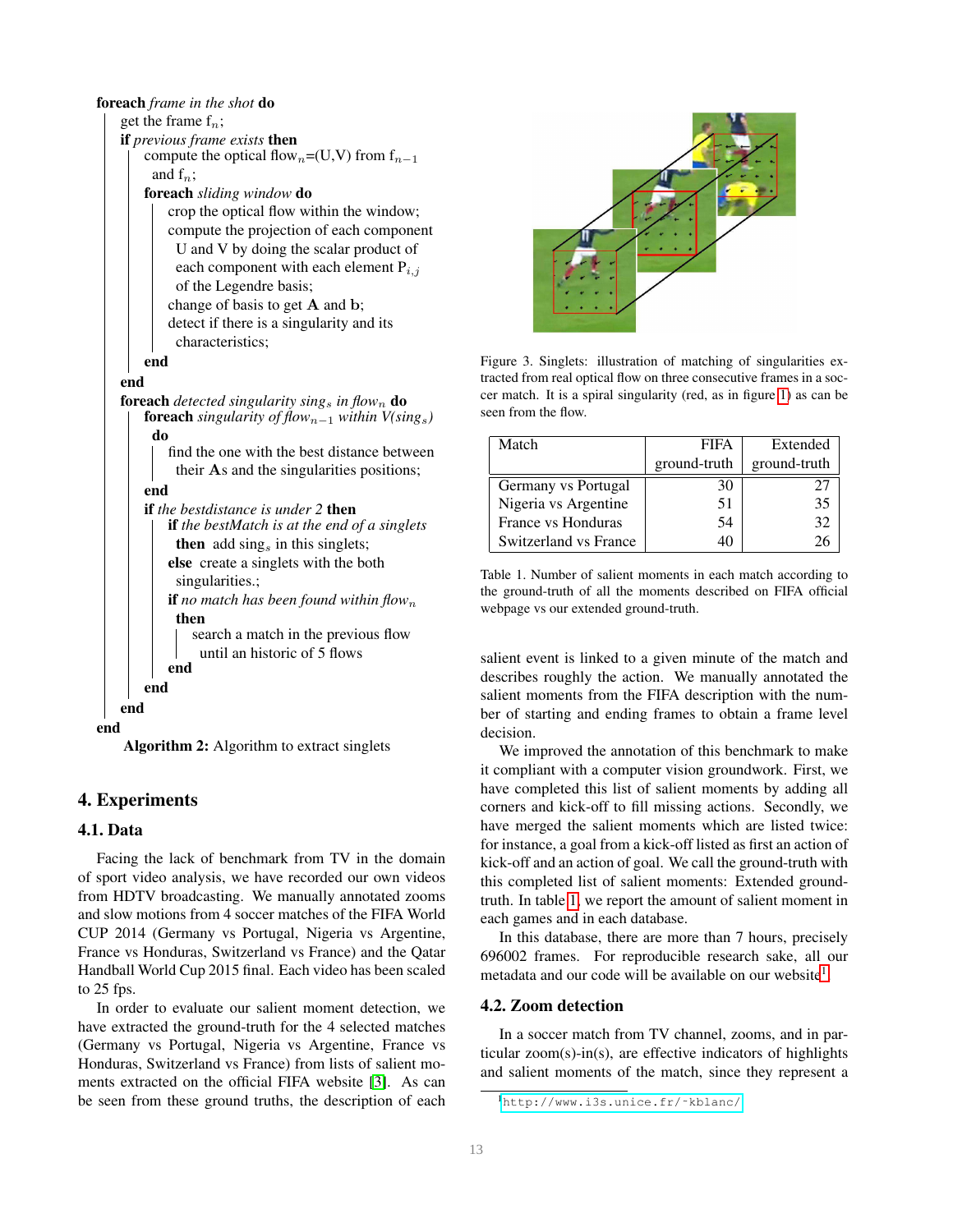

<span id="page-4-0"></span>Figure 4. ROC curves of our method for different thresholds on  $det(\mathbf{A})$ . Best result is obtained when there is a threshold of 0.2 on  $det(\mathbf{A})$  and an averaged  $\Delta(\mathbf{A})$  on 30 frames.

natural reaction of the cameraman to an action salience.

To evaluate, we use a video of the half soccer game, *i.e.* more than 128500 frames. We only annotated persistent zooms which are important in intensity and in time. There are exactly 5659 positive optical flows and 122841 negative optical flows. To compare each methods, we use ROC curves (figure [4](#page-4-0) and [5\)](#page-4-1) which well illustrate performances, even in the case of unbalanced classes.

The two singularities *star node* and *improper node* (figure [1\)](#page-2-1) represent zooms. Two conditions are required for these detection: a strong determinant  $det(\mathbf{A})$  and a low  $\Delta(A)$  (cf eq. [3\)](#page-2-3). det(A) corresponds to the intensity of the optical flow. In figure [4,](#page-4-0) we evaluate the influence of a threshold on  $det(\mathbf{A})$  over zoom detection performance: no threshold on  $\det(A)$  implies that every global motion is a zoom candidate, even slight ones and as one could guess, that option gives poor results; with a threshold on  $det(\mathbf{A})$ , results are quite stable. Since projections are all computed from optical flows and in order to get a detection with time consistency closer to human perception, we add a chronological window to average these  $\Delta(A)$  during time. After grid search on the window size from 5 to 100, best results are obtained with a time history of 30 frames, that almost corresponds to a second. We obtain best results with a chronological average, a threshold of 0.2 on  $det(\mathbf{A})$  and a threshold of 4 on  $\Delta(A)$  (figure [4\)](#page-4-0).

Usually zooming are detected by the Global Motion Estimation (GME) method [\[30\]](#page-9-3). For this method, we used the RGMC [\[20\]](#page-8-23) method to compute the homography  $h_t$  that models the camera motion for each frame t.

$$
x' = m_0 x + m_1 y + m_2
$$
  

$$
y' = m_3 x + m_4 y + m_5
$$

According to [\[16\]](#page-8-24), a zoom is then detected if  $m_0$  and  $m_4$ are equals. We set then a threshold on their difference. The best threshold value found for GME method is 0.0004.

In [\[5\]](#page-8-25), Duan quantified motion vectors to produce two histograms, on angles and on magnitudes. A zoom is detected if there is enough vectors with small norms and enough vector angles between the following angles



<span id="page-4-1"></span>Figure 5. ROC curves for each methos for zoom detection: our method vs Duan method vs GME method.

| Method     | Precision | Recall    | Accuracy  |
|------------|-----------|-----------|-----------|
| <b>GME</b> | 3.68 $%$  | 68.4%     | 19.79 $%$ |
| Duan       | $8.92\%$  | 50.62 $%$ | 75.06%    |
| ours       | $19.45\%$ | 63.47%    | 86.82%    |

<span id="page-4-2"></span>Table 2. Precision, recall and accuracy for zoom detection.

[15; 75] ∪ [105; 165] ∪ [195; 255] ∪ [285; 345]. Therefore, this method requires two thresholds which are not provided. The detection gives best results without filtering the magnitude histogram (i.e. no threshold on the magnitude histogram) leading us to focus on the angle histogram. The best threshold value for Duan method on the angle histogram is 42% of the pixels numbers.

We compare our method with the best parameter setting with reference approaches but we can see by looking at figures [4](#page-4-0) and [5](#page-4-1) jointly that our method is not very sensitive to the parameter setting since most of the settings provide better results than reference approaches.

In the table [2,](#page-4-2) we compute the accuracy of each method with the best corresponding threshold. Since our database is unbalanced with 5% of positives samples, the precision values are weak but are still a good indicator of recognition rate to check if the classifier does not always answer negative classes.

Our zoom detection method has three advantages. The main advantage of our method is that zooms are detected even if the zoom direction is not in the image center. As can be seen in figure [6,](#page-5-0) the optical flow center (represented as the light blue dot on the third row) is very far from the zoom center which is still detected. To the best of our knowledge, such a result can only be achieved with our approach. Moreover, we can also localize the zoom center which is an indicator of where the action happens. Finally, the last advantage is to easily differentiate zoom-in and zoom-out. In the case of those singularities, *star node* and *improper node*, the eigenvalues of  $A$  are equals. Thus we simply have to check the sign of one of the eigenvalues to differentiate zoom-in and zoom-out. This method is very efficient to detect zoom anywhere in the video.

Therefore, extracting global singularity on the whole op-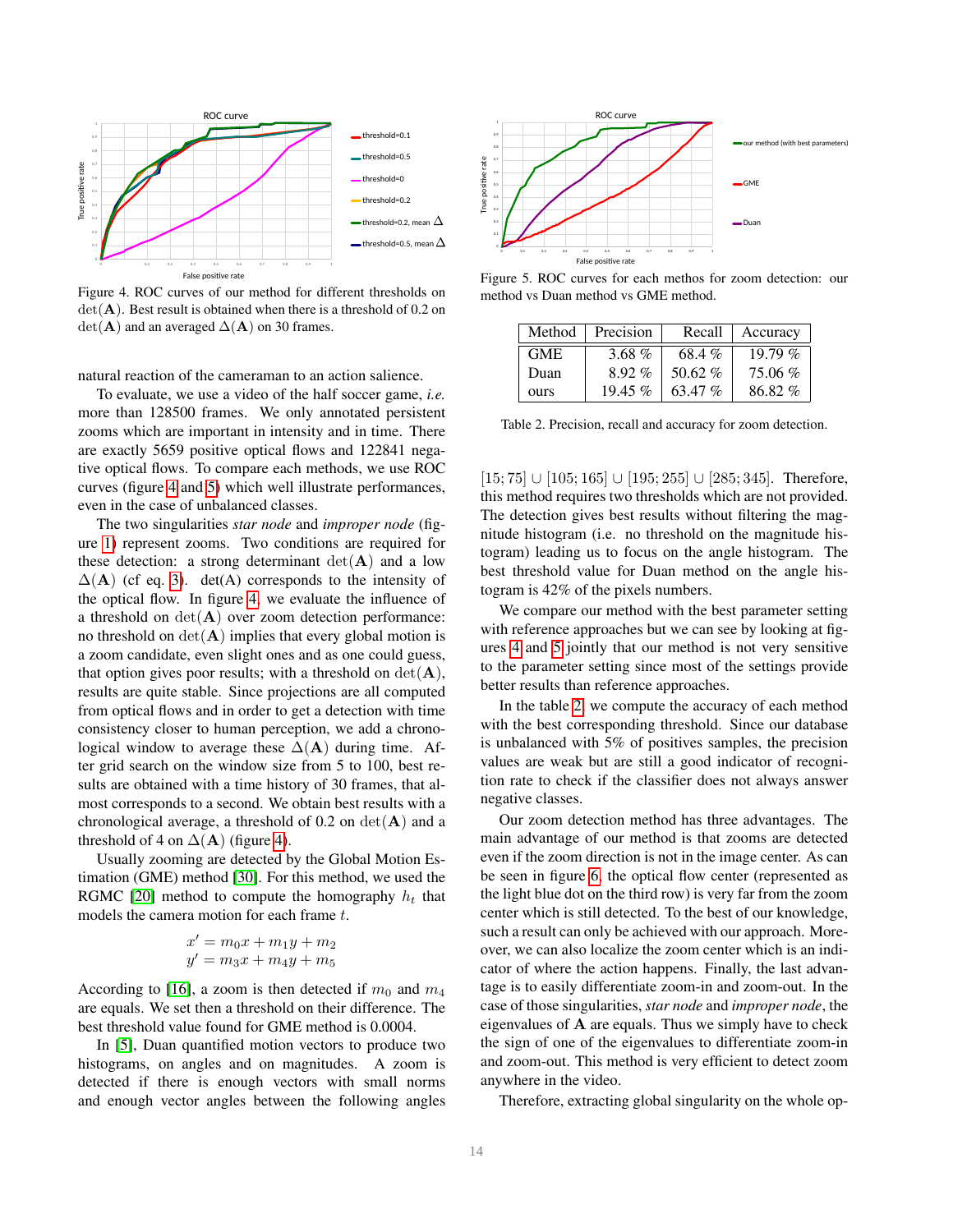

<span id="page-5-0"></span>Figure 6. A zoom detected in a soccer match. From left to right: 3 consecutive frames. From top to bottom: original frames (ball highlighted by a red square), original optical flows and polynomial optical flow approximations. In the last rows, the singularity center is represented by a small target and it is centered on the soccer ball that you can see in the first row.





tical flow can provide useful video editing information such as zoom detection while extracting local singularities help to measure the amount of motion.

#### 4.3. Global excitement

We made the hypothesis that a salient moment of team sports is when several players are in conflict to get the ball or when players are running towards the goal (attack). In that cases, there are local singularities around moving zones and these singularities will have a temporal consistency.

We detect singularities in each optical flow within a sliding window and compute a spatial histogram on their positions. Our purpose is to detect regions where there is an global excitement. Each image is splitted by a 3x3 histogram, 9 uniform bins (see figure [7\)](#page-5-1).

In order to stabilize spatial histograms through time, we sum spatial histograms within a temporal window of size 10 frames. We discard video regions where there is a scoreboard and sum up the remaining bins. We choose this indicator to select moments for a summary and sort them according to their intensity based on the aforementioned hypothesis. These histograms are particularly interesting when they are extracted from the farthest view in a match.



<span id="page-5-1"></span>Figure 7. Left: a shot with all detected singularities. Each colored square corresponds to one singularity, with the color of their type (figure [1\)](#page-2-1). Right: their corresponding space-time histogram expressed with the given heat scale representing the amount of singularity.

Other clues indicate that an important action just happened such as replays (slow motions).

## 4.4. Slow motion detection

When a fast action deserves to be detailed, producers usually use slow motions, often from an other point of view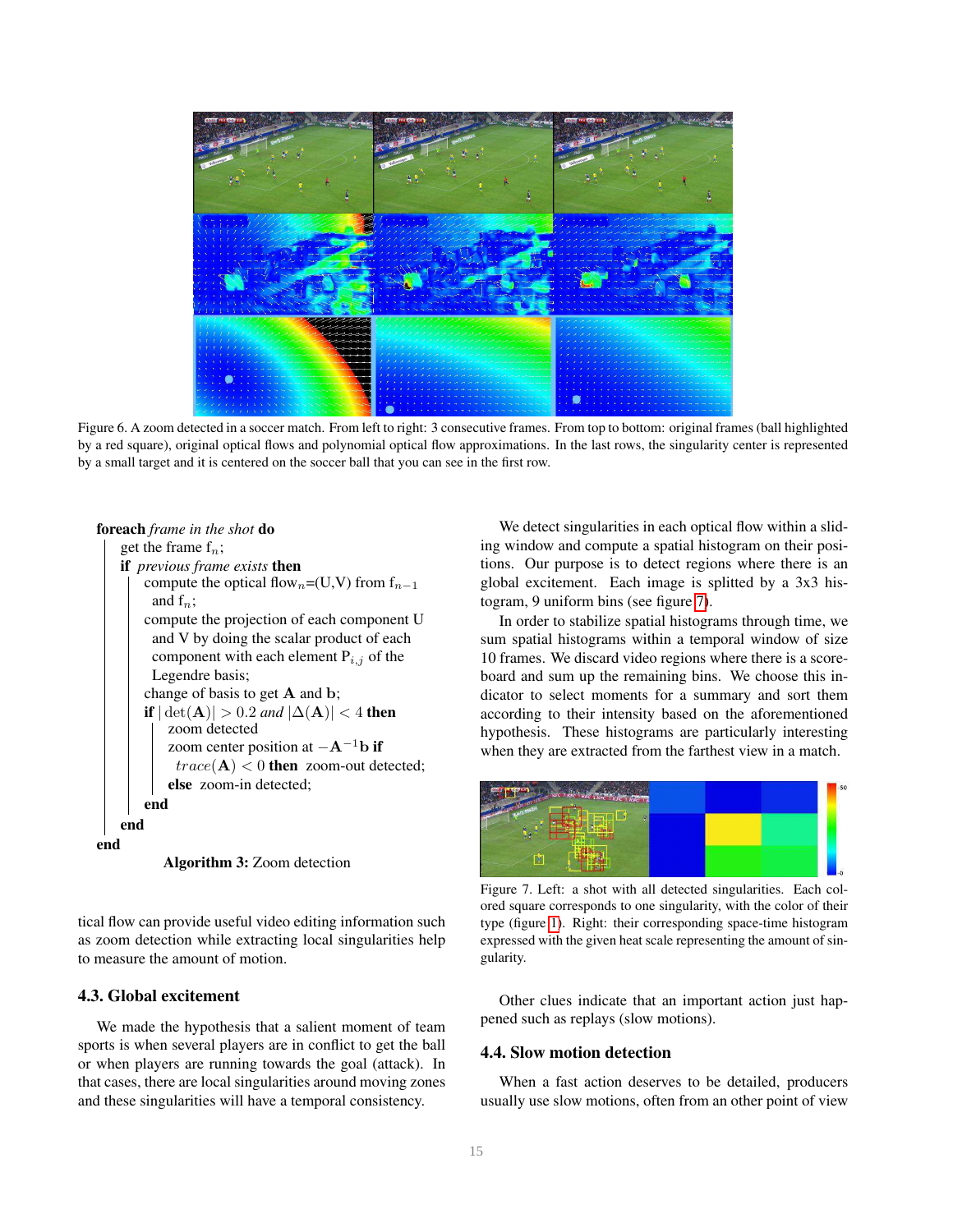| <b>Dataset</b>   | Precision | Recall    | Accuracy |
|------------------|-----------|-----------|----------|
| Train            | $97.06\%$ | $80.49\%$ | 89.41%   |
| <b>Test</b>      | $76.32\%$ | 87.88%    | 79.36 %  |
| Test on handball | 100 $\%$  | 20%       | 60 %     |

<span id="page-6-0"></span>Table 3. Precision, recall and accuracy for slow motion detection on different datasets.

to see all details. Thus we can detect the match salient moments in spotting slow replay. Most of the proposed solutions for this detection problem use the video production habits that consist usually in putting a logo before and after each replay. Pan *et al.* [\[15\]](#page-8-26) used a HMM algorithm to detect slow motion from differences between frames and an HMM to model states before and after the slow motion like editing effects for shot transition. Zawbaa *et al.* [\[32\]](#page-9-4) filter each frame of the video with the logo dominant color and a trained SVM predicts if the logo appears or not. This type of method has the drawback of both requiring a training set of logo appearance and totally ignoring that the motion is very slow.

To detect slow motion, we focus on the slowness intensity of motion. Our method is based on a simple assumption that is: in a slow replay, a motion will be consistent during time. A singlet describes a typical motion evolution until it totally change its type. Therefore the length of singlets tells us how long a motion last. Thus several long singlets implies that the shot is a slow motion.

We compute the length of each singlet and store their length in a histogram of 100 bins. The histogram is then considered as the feature vector for detecting video slowness. To detect slow motion in video, we train a SVM with a radial basis kernel function after whitening and a PCA on our slow motion feature vector. To train an SVM, we use a database of 82 videos containing 41 slow motion and 41 non slow motion video parts extracted from three of the soccer matches. In our experiment, we set the parameters as  $\alpha = 0.4$  for the neighborhood selection (cf eq [4\)](#page-2-4),  $\lambda = 0.02$  for the matching distance (cf eq [5\)](#page-2-5) and  $C = 29$ and  $\gamma = 4.10^3$  for the SVM training.

The test sets is composed by the rest of slow motion and non slow motion samples in each soccer matches, being 33 slow motion segments and 33 non slow motion segments. In order to evaluate the power of generalization of our descriptor, we add 5 slow motions and 5 non slow motions part extracted from the handball game.

Table [3](#page-6-0) presents our recognition results on each slow motions dataset. As you can see, we obtain high accuracy for soccer slow motions classification. With the same feature extraction framework and without retraining the SVM, we obtain a slow motion detection at high precision score for the handball dataset. Since our framework was trained on soccer matches and since we do not change any parameters, regarding the results on the handball game, it is indeed generic in spite of an over detection effect.

In the next part, we describe how singlets are useful through these detections to extract salient moments of a match and make a summary.

## 4.5. Salient moment detection and match summarization

Singularities and singlets represents motion regions. Globaly extracted, singularity represents camera motion: we use star node and improper node to spot zooms in section [4.2.](#page-3-4) Locally extracted, they represents players and ball mouvements: we use the amount of singularities to characterize global excitement. Singlet identifies singularity's evolution during time: we use their length to notice slow motions by their nature.

From the singlets' descriptions, we compute a summarization. We select best moments by a combination of several zoom-in and zoom-out, followed by a peak in the space time histogram of singularities and then a replay of the action with a slow motion.

In order to combine different clues of the salient moments, we build a frieze for each different values. In figure [8,](#page-7-0) you can see on the left a soccer video frame and on the right its actual singlets space-time histogram. Underneath, from top to bottom, there are 5 friezes. The first frieze corresponds to extracted zooms: red for zoom-in and blue for zoom out. The second frieze shows the quantity of zoom changes within a second according a heat scale. The next frieze shows the amount of large vectors also using a heat scale. We use this light indicator to contrast close-up view from large field view. The forth frieze indicates SVM classification for slow motions in close up views: red for slow motion and blue for non slow motion. Finally the last frieze indicates the amount of singularities: the global excitement indicator.

A match summarization is the concatenation of detected salient moments. A salient moment is detected if within 30 seconds time frame there are:

- at least two zoom direction changes, and
- an activity peaks higher than 1500 (at least 1500 singularities) in a farthest view, and
- a slow motion replay in a close up view.

Therefore, we extract a list of main moments of the match with these rules. On these 4 matches, our method obtains the results referred in table [4.](#page-7-1)

Unfortunately, the authors of summarization methods for soccer games do not provide any source code nor any binary executable to reproduce their results on our database and the re-implementation implies either human user specifications,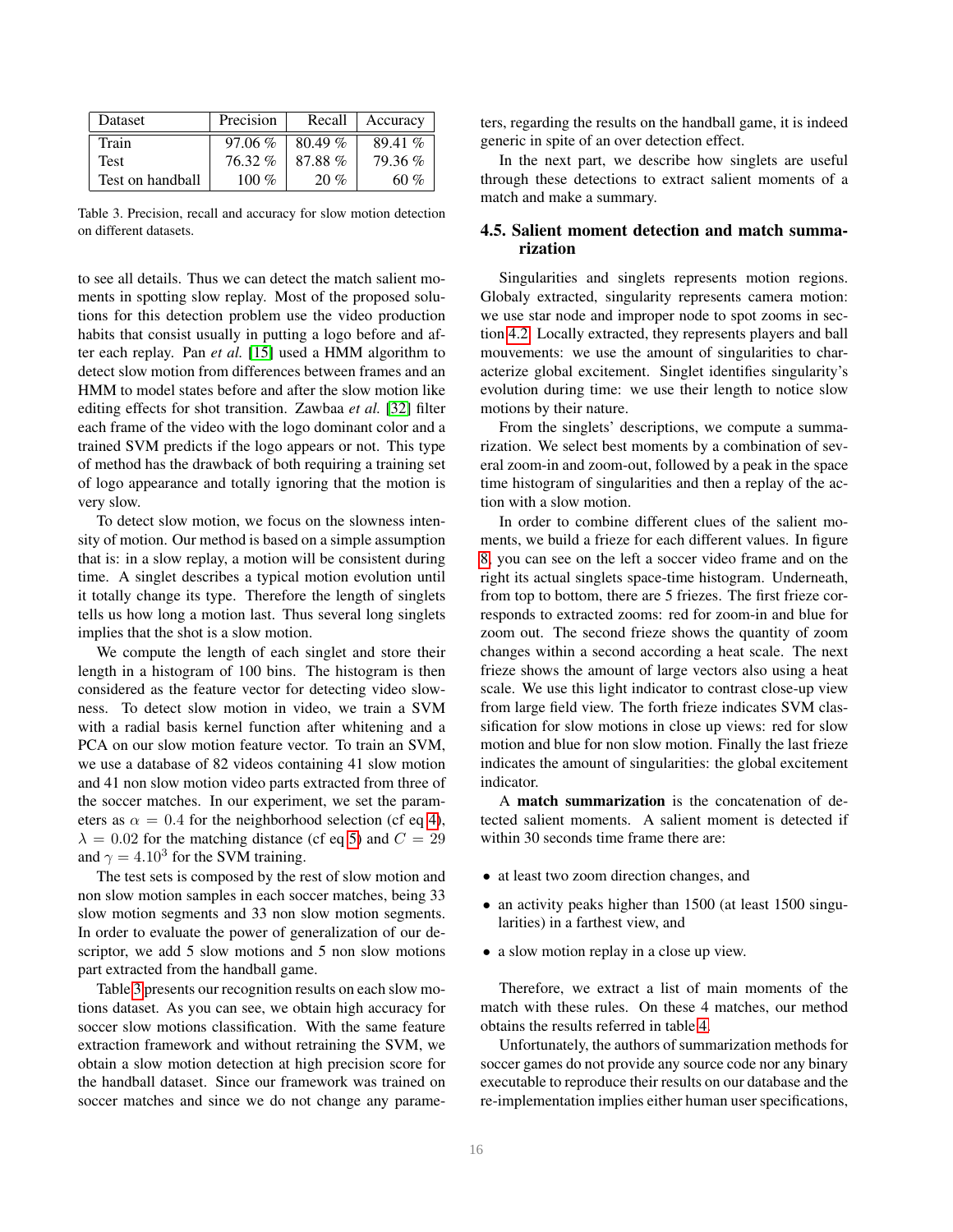

<span id="page-7-0"></span>Figure 8. Top left: random frame of a soccer match. Top right: its space time histogram. Bottom: 5 friezes that describe a salient moment detection criteria (from top to bottom: zoom-in/out, zoom changes count, saturation, slow motion detection and activity score).

| Match                 | <b>FIFA</b>  | Extended     |
|-----------------------|--------------|--------------|
|                       | ground-truth | ground-truth |
| Germany vs Portugal   | 80%          | 88.9%        |
| Nigeria vs Argentine  | 53 %         | $77.2\%$     |
| France vs Honduras    | 53.7%        | 90.7%        |
| Switzerland vs France | 62.5 $%$     | $96.6\%$     |
| Mean                  | 62.3%        | 88.2%        |

<span id="page-7-1"></span>Table 4. Precision rate of detected salient moments by our method over all the salient moments, using two different ground-truth (see paragraph [4.1\)](#page-3-5).

not provided thresholds or logo database collection. This makes the comparison impossible for video summarization.

We can summarize a soccer match by extracting zooms, by detecting slow motion and salient moments without any hypothesis on the player movements, just in analyzing global video motion. To compute the summary, the shots that contains the detected activity peaks are aggregated.

Since we do not use either soccer characteristics or producing specificities (e.g. logos), our approach is generic. In order to confirm this, we have set all parameters of our method for soccer and train the SVM on soccer video training set. We have then extracted salient moments on a extract of an handball match without any retraining, refining or adaptation. The extract is a part the HDTV video of the final of the 2015 world championship, Qatar against France (figure 9). We detect on that extract one salient moment, followed by one slower replay, out of the three which are indeed in this extract ground-truth. Please notice that the handball field is purple, and that the players are moving differently with zone restriction rules really different from soccer games.

## 5. Discussion

In this article, we focus on detecting salient moments as zooms, slow motion replays and global excitement of play-



Figure 9. Frame of the extract of handball game.

ers. However our description gives other information within the projection coefficients that could lead to a semantic description of a game.

For instance, the simple degree 0 on polynomial basis (cf eq[.1\)](#page-1-1) can provide interesting information in the process of semantic description:  $u_{0,0}$  and  $v_{0,0}$  gives the translation on the vertical and the horizontal axis. These coefficients from the projection of the global optical flow, as computed for zoom detection [4.2,](#page-3-4) characterize the camera translation and then they determine the presence of an attack phase or a counterattack phase.

These projections can be done from any bivariable function to any degree of polynomial bivariable function. We are currently studying these coefficients to provide other clues on a soccer match.

In the open code, we provide the possibility to set the degree of polynomial projection, so these other motion features can be easily computed.

## 6. Conclusion

We have presented in this article a new robust multi-scale video descriptor: the singlets. They correspond to the tracking of singularities in the polynomial projections of optical flow along the temporal dimension of the video.

This descriptor proves its informativeness in detecting zooms (in and out), slow motions and salient moments during sport events without any ad-hoc elements (no logo, no particular ground color), thus allowing to build relevant sport summary.

On future works, we will evaluate the potential of singlets for a retrieval task as a motion descriptor itself or as a complementary description to a shape and color description.

## Acknowledgment

We are grateful to Wildmoka for fruitful discussions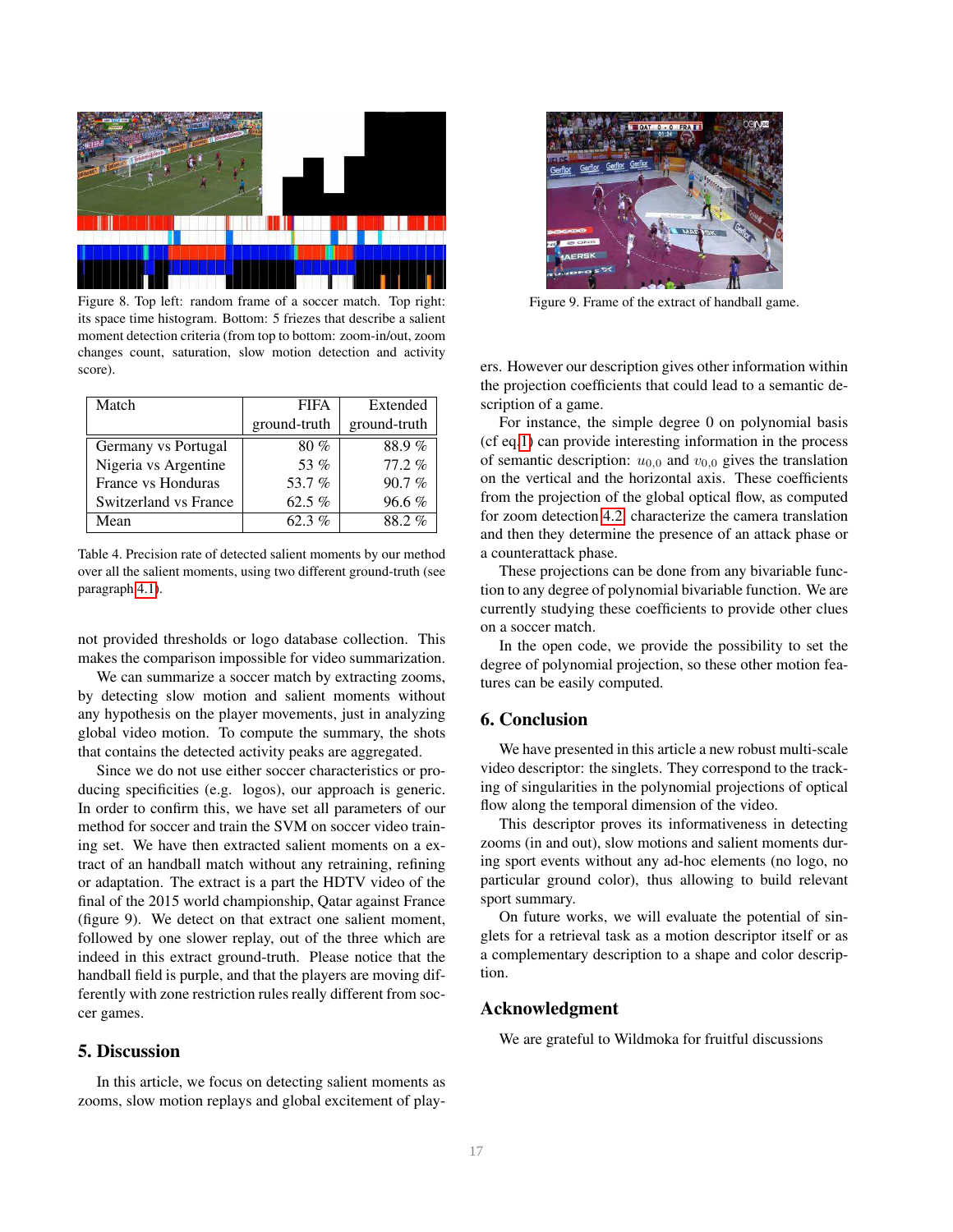# References

- <span id="page-8-0"></span>[1] S. Abu-El-Haija, N. Kothari, J. Lee, P. Natsev, G. Toderici, B. Varadarajan, and S. Vijayanarasimhan. Youtube-8m: A large-scale video classification benchmark. *CoRR*, abs/1609.08675, 2016.
- <span id="page-8-17"></span>[2] J. Assfalg, M. Bertini, C. Colombo, A. Del Bimbo, and W. Nunziati. Semantic annotation of soccer videos: automatic highlights identification. *CVIU*, 92(2):285–305, 2003.

```
[3] Fédération Internationale. de Football Association (FIFA).
   2014 fifa world cup brazil: matches description.
   Germany-vs-Portugal: www.fifa.com/worldcup/
   matches/round=255931/match=300186475/
   live-blog.html
   Nigeria vs Argentine www.fifa.com/worldcup/
   matches/round=255931/match=300186458/
   live-blog.html
   France vs Honduras: www.fifa.com/worldcup/
   matches/round=255931/match=300186496/
   live-blog.html
   Switzerland vs France: www.fifa.com/worldcup/
   matches/round=255931/match=300186514/
   live-blog.html).
```
- <span id="page-8-14"></span>[4] L.-Y. Duan, M. Xu, T.-S. Chua, Q. Tian, and C.-S. Xu. A mid-level representation framework for semantic sports video analysis. In *Proceedings of the eleventh ACM international conference on Multimedia*, pages 33–44. ACM, 2003.
- <span id="page-8-25"></span>[5] L.-Y. Duan, M. Xu, Q. Tian, C.-S. Xu, and J. S. Jin. A unified framework for semantic shot classification in sports video. *IEEE Transactions on Multimedia*, 7(6):1066–1083, 2005.
- <span id="page-8-9"></span>[6] A. Ekin. Generic play-break event detection for summarization and hierarchical sports video analysis. In *Multimedia and Expo, 2003. ICME'03. Proceedings. 2003 International Conference on*, volume 1, pages I–169. IEEE, 2003.
- <span id="page-8-21"></span>[7] G. Farnebäck. Two-frame motion estimation based on polynomial expansion. In *Image Analysis*, pages 363–370. Springer, 2003.
- <span id="page-8-12"></span>[8] Y. Gong, L. T. Sin, C. H. Chuan, H. Zhang, and M. Sakauchi. Automatic parsing of tv soccer programs. In *Multimedia Computing and Systems, 1995., Proceedings of the International Conference on*, pages 167–174. IEEE, 1995.
- <span id="page-8-13"></span>[9] A. Hanjalic. Generic approach to highlights extraction from a sport video. In *Image Processing, 2003. ICIP 2003. Proceedings. 2003 International Conference on*, volume 1, pages I–1. IEEE, 2003.
- <span id="page-8-3"></span>[10] W. Hu, N. Xie, L. Li, X. Zeng, and S. Maybank. A survey on visual content-based video indexing and retrieval. *Systems, Man, and Cybernetics, Part C: Applications and Reviews, IEEE Transactions on*, 41(6):797–819, Nov 2011.
- <span id="page-8-20"></span>[11] O. Kihl, B. Tremblais, and B. Augereau. Multivariate orthogonal polynomials to extract singular points. In *IEEE International Conference on Image Processing 2008. ICIP 2008.*, pages –, San Diego, CA, United States, Oct. 2008.
- <span id="page-8-4"></span>[12] I. Laptev. On space-time interest points. *Int. J. Comput. Vision*, 64(2-3):107–123, Sept. 2005.
- <span id="page-8-1"></span>[13] G. Lavee, E. Rivlin, and M. Rudzsky. Understanding video events: a survey of methods for automatic interpretation of

semantic occurrences in video. *Systems, Man, and Cybernetics, Part C: Applications and Reviews, IEEE Transactions on*, 39(5):489–504, 2009.

- <span id="page-8-11"></span>[14] R. Leonardi, P. Migliorati, and M. Prandini. Semantic indexing of soccer audio-visual sequences: a multimodal approach based on controlled markov chains. *Circuits and Systems for Video Technology, IEEE Transactions on*, 14(5):634–643, 2004.
- <span id="page-8-26"></span>[15] H. Pan, P. Van Beek, and M. I. Sezan. Detection of slowmotion replay segments in sports video for highlights generation. In *Acoustics, Speech, and Signal Processing, 2001. Proceedings.(ICASSP'01). 2001 IEEE International Conference on*, volume 3, pages 1649–1652. IEEE, 2001.
- <span id="page-8-24"></span>[16] X. Qian. *Global Motion Estimation and Its Applications*. INTECH Open Access Publisher, 2012.
- <span id="page-8-5"></span>[17] M. Raptis and S. Soatto. *Computer Vision – ECCV 2010: 11th European Conference on Computer Vision, Heraklion, Crete, Greece, September 5-11, 2010, Proceedings, Part I*, chapter Tracklet Descriptors for Action Modeling and Video Analysis, pages 577–590. Springer Berlin Heidelberg, Berlin, Heidelberg, 2010.
- <span id="page-8-19"></span>[18] A. Raventos, R. Quijada, L. Torres, and F. Tarres. Automatic summarization of soccer highlights using audio-visual descriptors. *arXiv preprint arXiv:1411.6496*, 2014.
- <span id="page-8-16"></span>[19] D. Sadlier, N. E. O'Connor, et al. Event detection in field sports video using audio-visual features and a support vector machine. *Circuits and Systems for Video Technology, IEEE Transactions on*, 15(10):1225–1233, 2005.
- <span id="page-8-23"></span>[20] S. M. Safdarnejad, X. Liu, and L. Udpa. Robust global motion compensation in presence of predominant foreground. In *BMVC*, pages 21–1, 2015.
- <span id="page-8-18"></span>[21] Y. Tabii and R. O. Thami. A new method for soccer video summarizing based on shot detection, classification and finite state machine. In *Proceedings of The 5th international conference SETIT*, 2009.
- <span id="page-8-7"></span>[22] D. Tran, L. Bourdev, R. Fergus, L. Torresani, and M. Paluri. Learning spatiotemporal features with 3d convolutional networks. In *Proceedings of the IEEE International Conference on Computer Vision*, pages 4489–4497, 2015.
- <span id="page-8-8"></span>[23] B. T. Truong and S. Venkatesh. Video abstraction: A systematic review and classification. *ACM Transactions on Multimedia Computing, Communications, and Applications (TOMM)*, 3(1):3, 2007.
- <span id="page-8-2"></span>[24] V. Vijayakumar and R. Nedunchezhian. A study on video data mining. *International journal of multimedia information retrieval*, 1(3):153–172, 2012.
- <span id="page-8-6"></span>[25] H. Wang, A. Kläser, C. Schmid, and C.-L. Liu. Action Recognition by Dense Trajectories. In *IEEE Conference on Computer Vision & Pattern Recognition*, pages 3169–3176, Colorado Springs, United States, June 2011.
- <span id="page-8-15"></span>[26] C. Wu, Y.-F. Ma, H.-J. Zhan, and Y.-Z. Zhong. Events recognition by semantic inference for sports video. In *Multimedia and Expo, 2002. ICME'02. Proceedings. 2002 IEEE International Conference on*, volume 1, pages 805–808. IEEE, 2002.
- <span id="page-8-10"></span>[27] L. Xie, S.-F. Chang, A. Divakaran, and H. Sun. Structure analysis of soccer video with hidden markov models. In